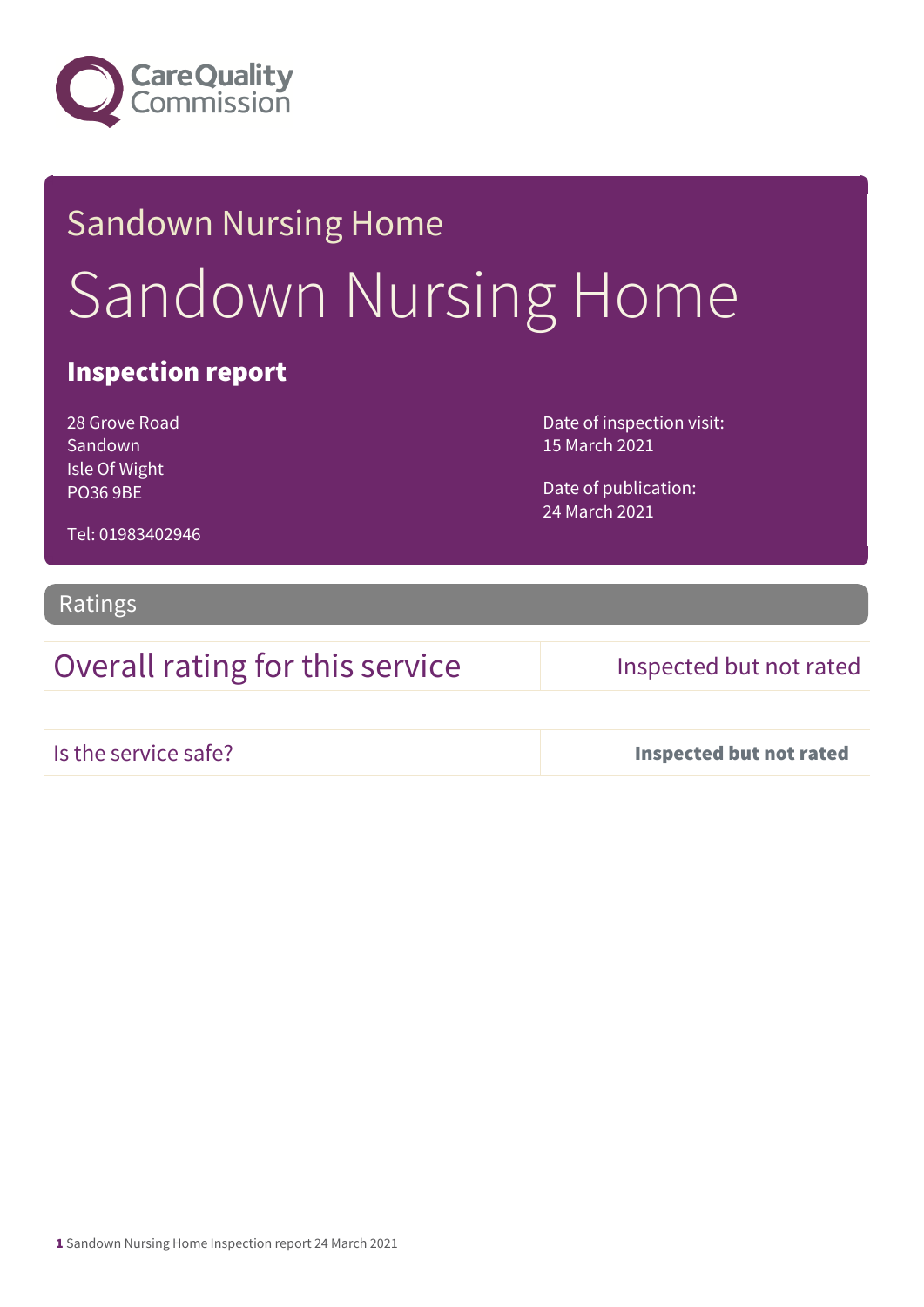## Summary of findings

### Overall summary

Sandown Nursing Home provides accommodation, personal care and support for up to 39 older people. At the time of our inspection there were 29 people living in the home.

We found the following examples of good practice.

Staff put on, took off and disposed of personal protective equipment (PPE) safely in line with the relevant guidance. Throughout our inspection staff were wearing the required levels of PPE and maintaining social distancing as much as possible. Staff had training to manage infection control and COVID-19. The service had a good supply of (PPE) to meet current and future demand.

Staff and people were routinely tested for COVID-19 as per best practice guidelines. Staff had regular testing with rapid response lateral flow tests (LFT) twice weekly as well as Polymerase Chain Reaction (PCR) tests weekly.

There were procedures in place to support safe visiting by relatives or external professionals. Staff undertook screening of all visitors including temperature checks and a questionnaire to determine risks posed by visitors. LFT tests for COVID-19 were completed for all visitors to the home. Visitors were provided with Personal Protective Equipment (PPE) and guided to its safe use.

There was a designated room with appropriate infection prevention and control measures set up, enabling safe visiting. Where people were unable to access the visiting room, relatives were supported to safely visit people in their bedrooms. This included routine visits and those in exceptional circumstances, such as when people were receiving end of life care.

New admissions to the service were supported in line with best practice guidance. When someone new was admitted to the service they were required to provide recent COVID-19 test results. People were further tested by the service following admission and isolated upon arrival for 14 days to minimise the risk of infection to existing people. These procedures were also in place should existing people return to the home following a hospital stay.

When needed people's ability to consent to vaccination, isolation and regular testing for Covid-19 was assessed and the principles of the Mental Capacity Act were followed.

The home was kept clean. In addition to routine cleaning there was a rolling programme of continuously cleaning high touch surfaces, such as light switches, grab rails and door handles.

Up to date policies, procedures and guidance for the service had been implemented. The management team understood where to find updated best practice guidance and where they could go for support should this be required.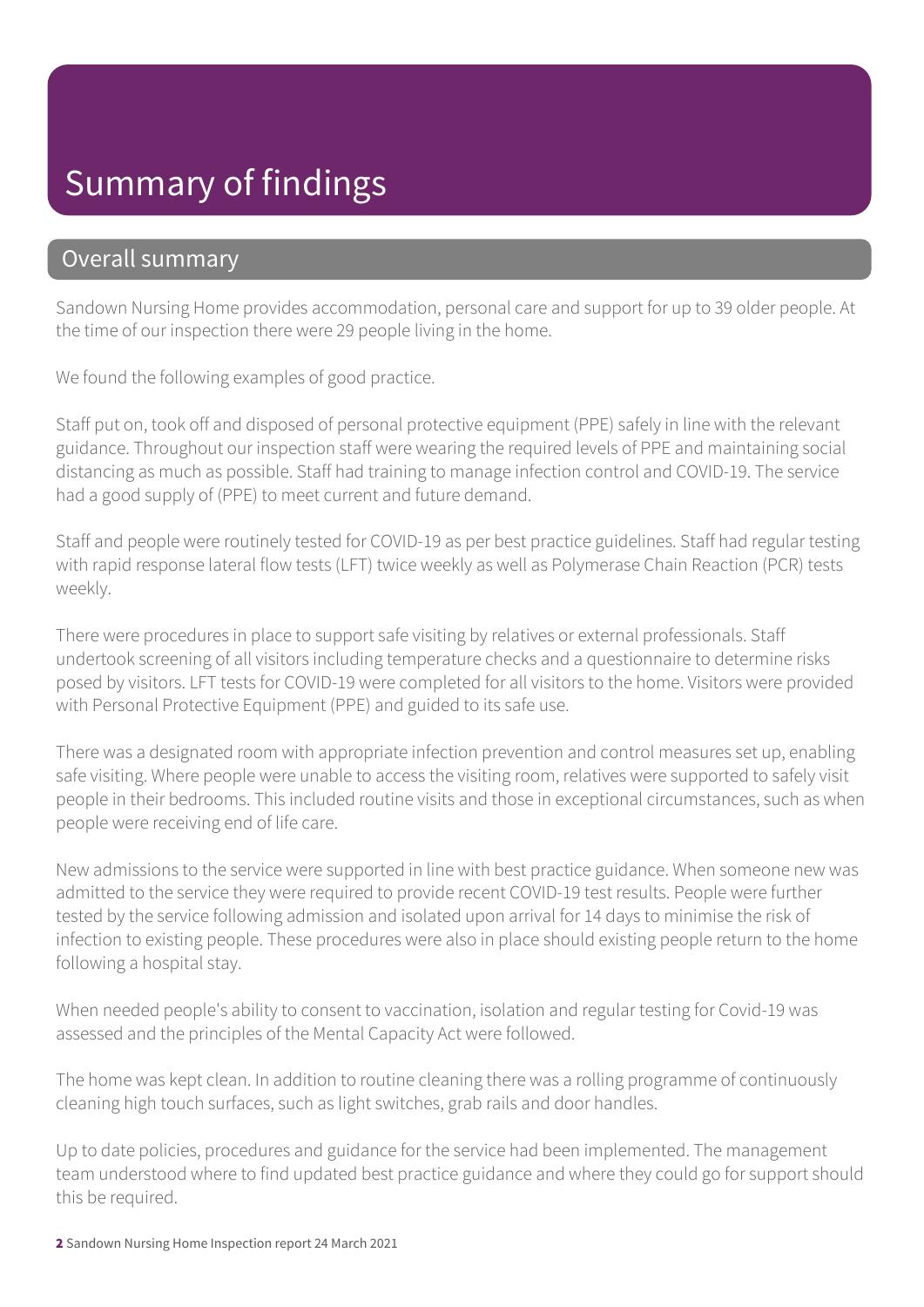### The five questions we ask about services and what we found

We always ask the following five questions of services.

Further information is in the detailed findings below.

Is the service safe? Inspected but not rated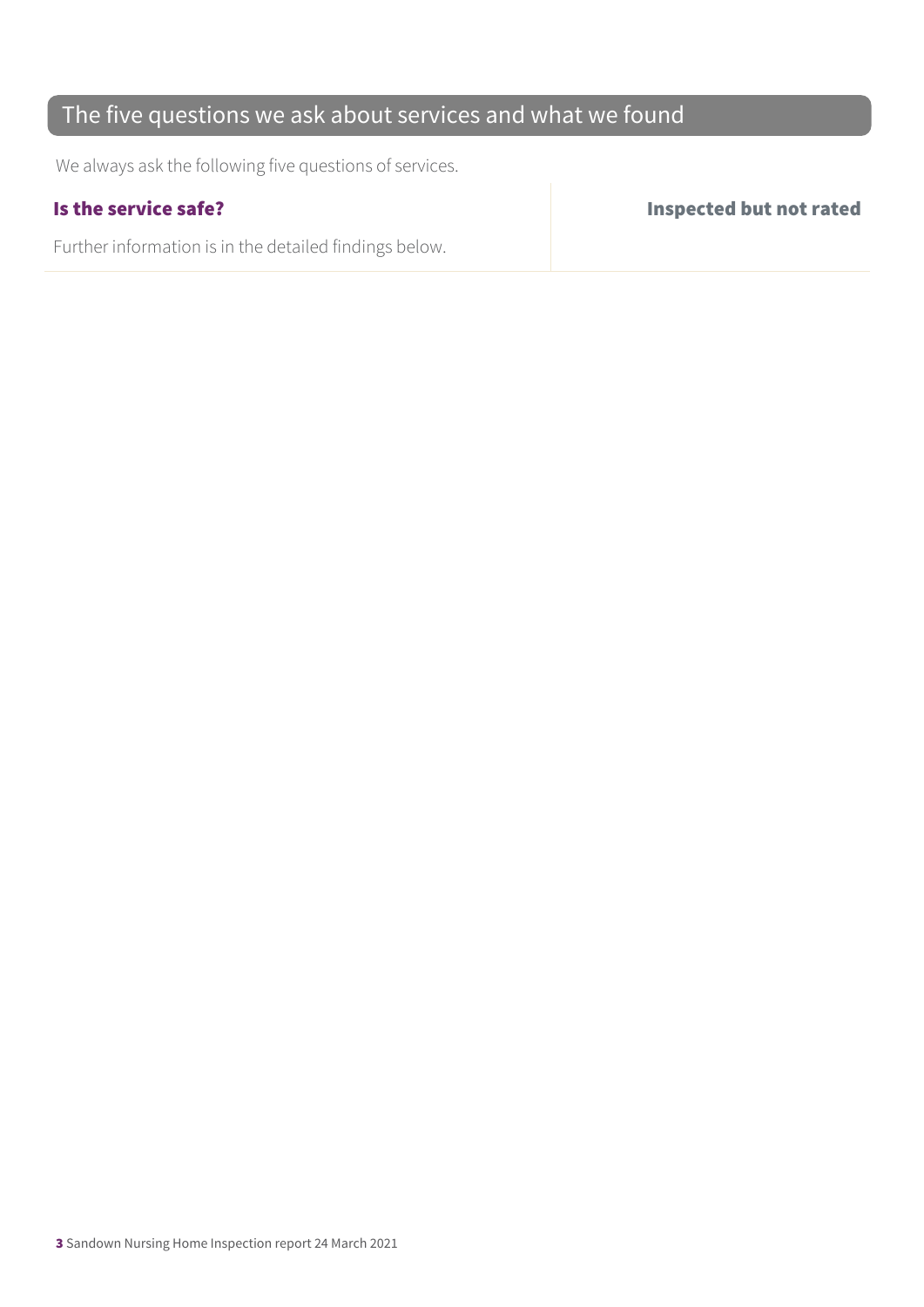

# Sandown Nursing Home Detailed findings

## Background to this inspection

We carried out this inspection under Section 60 of the Health and Social Care Act 2008 as part of our regulatory functions. This inspection was planned to check whether the provider is meeting the legal requirements and regulations associated with the Health and Social Care Act 2008.

As part of CQC's response to the coronavirus pandemic we are looking at the preparedness of care homes in relation to infection prevention and control. This was a targeted inspection looking at the infection control and prevention measures the provider has in place.

This inspection took place on 15 February 2021 and was announced.